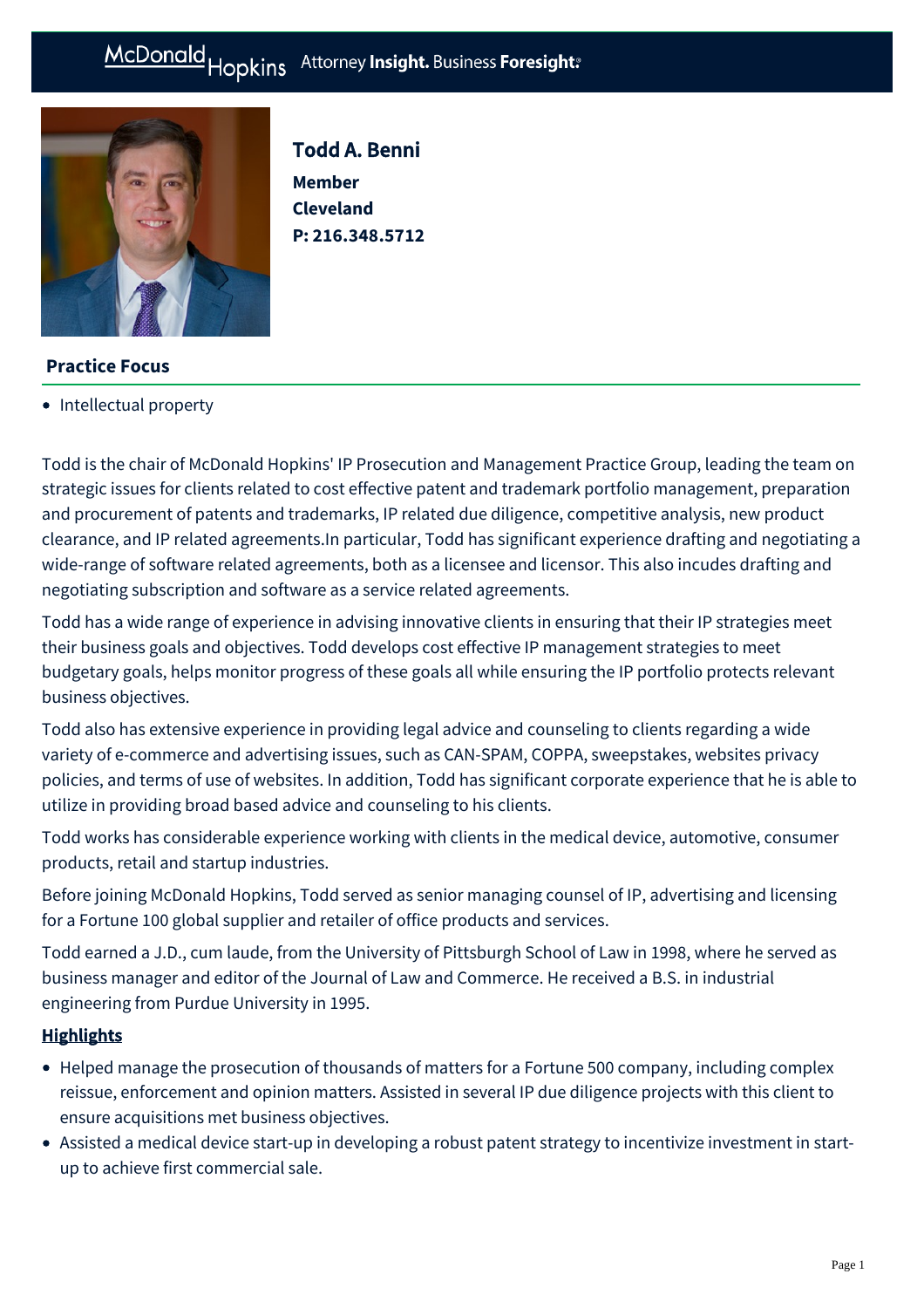# **Todd Benni**

- Implemented patent strategies in various consumer product fields, including mining portfolios to expand coverage of commercial products to help ensure market position.
- Developed and implemented IP strategies to help significantly reduce the cost of maintaining a Fortune 100 company's IP portfolio while maintaining the overall integrity of the IP portfolio.
- Served as in-house attorney for one of his clients providing not only IP related services, but also general corporate counseling.

#### **Admissions - Court**

- Court of Appeals for the Federal Circuit
- U.S. District Court for the Northern District of Ohio
- U.S. Patent and Trademark Office

#### **Admissions - State**

- Ohio
- Pennsylvania

### **Education**

- University of Pittsburgh School of Law
- Purdue University

#### **Professional Membership**

- American Intellectual Property Law Association
- Patent Law Committee Member
- INTA Law Firm Commitee Member

#### **Public Service and Volunteerism**

Progressive Arts Alliance - Board member

#### **Alerts**

- [USPTO announces priority examination for COVID-19 related patents held by small and micro entities](https://mcdonaldhopkins.com/Insights/May-2020/USPTO-announces-priority-examination-for-COVID-19)
- [Breaking Brexit: Updates on the "no deal" scenario and how it will affect your European trademark rights](https://mcdonaldhopkins.com/Insights/March-2019/Breaking-Brexit-how-the-no-deal-will-affect-your-E)

#### **Blog Posts**

- [Private Equity Executive Webinar Series Session 1: Top five key takeaways](https://mcdonaldhopkins.com/Insights/March-2022/Top-5-key-takeaways-Private-Equity-Executive-Webin)
- [USPTO moves to electronically granted patents](https://mcdonaldhopkins.com/Insights/January-2022/USPTO-moves-to-electronically-granted-patents)
- [Innovation strategies in the medical device industry recap](https://mcdonaldhopkins.com/Insights/April-2021/Innovation-strategies-in-the-medical-device-indust)
- [USPTO extends patent and trademark deadlines due to COVID-19 related delays](https://mcdonaldhopkins.com/Insights/April-2020/USPTO-extends-patent-and-trademark-deadlines-due-t)